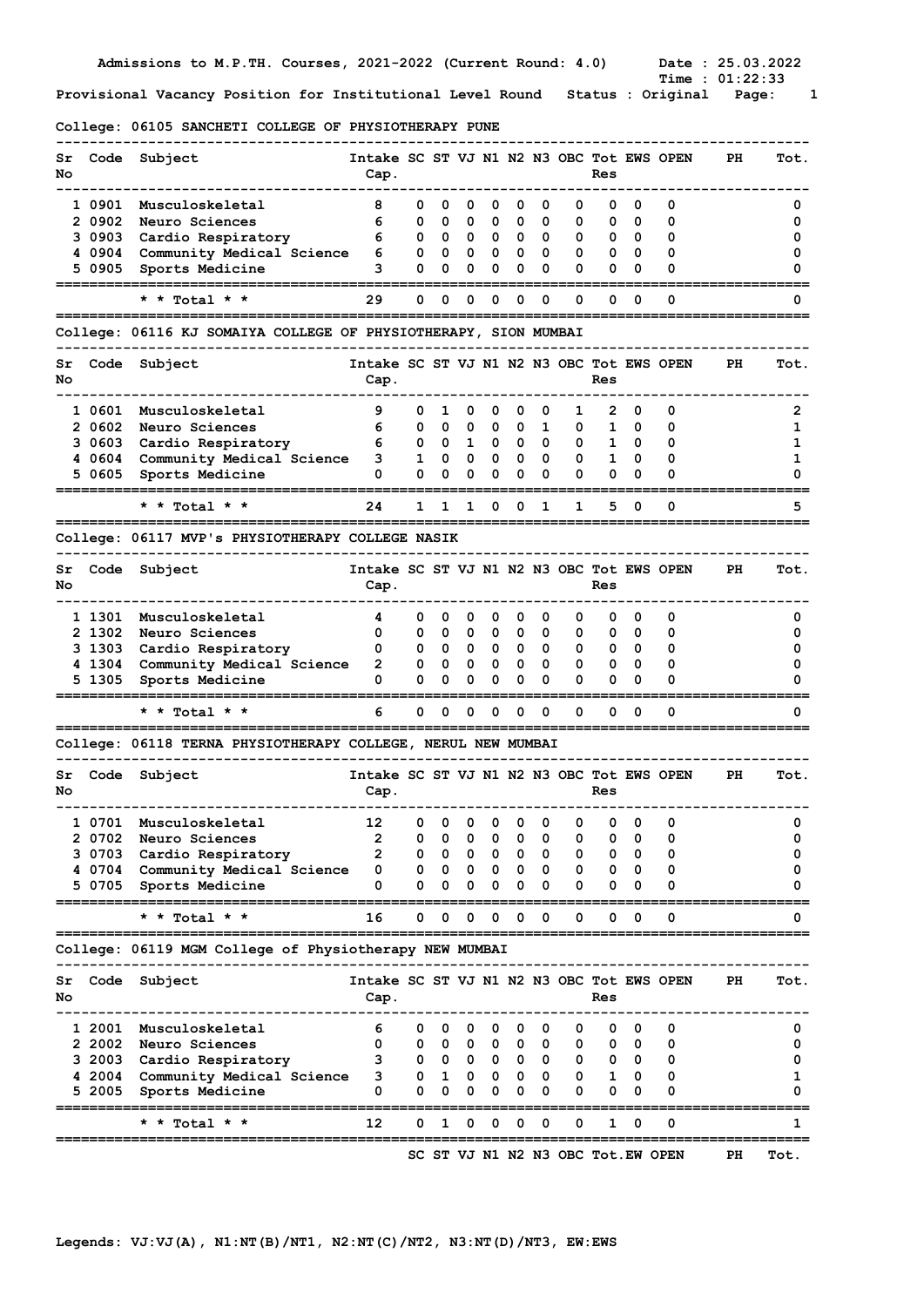Time :  $01:22:33$ Provisional Vacancy Position for Institutional Level Round Status : Original Page: 2 College: 06120 M. A. RANGOONWALA COLLEGE OF PT (MINORITY) PUNE

| Code<br>Subject<br>Intake SC ST VJ N1 N2 N3 OBC Tot EWS OPEN<br>PH<br>Sr<br>No<br>Cap.<br>Res<br>1 1901<br>Musculoskeletal<br>2<br>0<br>0<br>0<br>0<br>0<br>0<br>0<br>0<br>0<br>1<br>2 1902<br>Neuro Sciences<br>0<br>0<br>0<br>0<br>0<br>0<br>0<br>0<br>0<br>0<br>0<br>3 1903<br>0<br>Cardio Respiratory<br>0<br>0<br>$\mathbf{0}$<br>0<br>0<br>0<br>0<br>0<br>0<br>0<br>4 1904<br>Community Medical Science<br>0<br>0<br>0<br>0<br>0<br>- 0<br>0<br>0<br>0<br>0<br>0<br>5 1905<br>0<br>0<br>0<br>0<br>Sports Medicine<br>0<br>0<br>0<br>0<br>0<br>0<br>0<br>2<br>0<br>0<br>1<br>* * Total * *<br>0<br>0<br>0<br>0<br>0<br>0<br>0<br>College: 06122 MODERN COLLEGE OF PHYSIOTHERAPY PUNE<br>Intake SC ST VJ N1 N2 N3 OBC Tot EWS OPEN<br>Code<br>Subject<br>PH<br>Sr<br>Cap.<br>Res<br>6<br>1 1101<br>Musculoskeletal<br>0<br>0<br>0<br>0<br>0<br>0<br>1<br>0<br>0<br>0<br>2 1102<br>3<br>0<br>Neuro Sciences<br>0<br>0<br>0<br>0<br>0<br>1<br>1<br>0<br>0<br>2<br>3 1103<br>Cardio Respiratory<br>0<br>0<br>0<br>0<br>0<br>0<br>0<br>$\mathbf 0$<br>0<br>0<br>4 1104<br>Community Medical Science<br>2<br>0<br>0<br>0<br>0<br>0<br>0<br>0<br>$\mathbf 0$<br>0<br>0<br>0<br>0<br>5 1105<br>Sports Medicine<br>0<br>0<br>0<br>0<br>0<br>0<br>0<br>0<br>0<br>13<br>* * Total * *<br>0<br>0<br>0<br>0<br>0<br>0<br>0<br>1<br>1<br>1 | Tot.<br>1<br>0<br>0<br>0<br>0<br>1<br>Tot.<br>1<br>1<br>0<br>0 |
|-----------------------------------------------------------------------------------------------------------------------------------------------------------------------------------------------------------------------------------------------------------------------------------------------------------------------------------------------------------------------------------------------------------------------------------------------------------------------------------------------------------------------------------------------------------------------------------------------------------------------------------------------------------------------------------------------------------------------------------------------------------------------------------------------------------------------------------------------------------------------------------------------------------------------------------------------------------------------------------------------------------------------------------------------------------------------------------------------------------------------------------------------------------------------------------------------------------------------------------------------------------------------------------------------------------------------------------|----------------------------------------------------------------|
| No                                                                                                                                                                                                                                                                                                                                                                                                                                                                                                                                                                                                                                                                                                                                                                                                                                                                                                                                                                                                                                                                                                                                                                                                                                                                                                                                |                                                                |
|                                                                                                                                                                                                                                                                                                                                                                                                                                                                                                                                                                                                                                                                                                                                                                                                                                                                                                                                                                                                                                                                                                                                                                                                                                                                                                                                   |                                                                |
|                                                                                                                                                                                                                                                                                                                                                                                                                                                                                                                                                                                                                                                                                                                                                                                                                                                                                                                                                                                                                                                                                                                                                                                                                                                                                                                                   |                                                                |
|                                                                                                                                                                                                                                                                                                                                                                                                                                                                                                                                                                                                                                                                                                                                                                                                                                                                                                                                                                                                                                                                                                                                                                                                                                                                                                                                   |                                                                |
|                                                                                                                                                                                                                                                                                                                                                                                                                                                                                                                                                                                                                                                                                                                                                                                                                                                                                                                                                                                                                                                                                                                                                                                                                                                                                                                                   |                                                                |
|                                                                                                                                                                                                                                                                                                                                                                                                                                                                                                                                                                                                                                                                                                                                                                                                                                                                                                                                                                                                                                                                                                                                                                                                                                                                                                                                   |                                                                |
|                                                                                                                                                                                                                                                                                                                                                                                                                                                                                                                                                                                                                                                                                                                                                                                                                                                                                                                                                                                                                                                                                                                                                                                                                                                                                                                                   |                                                                |
|                                                                                                                                                                                                                                                                                                                                                                                                                                                                                                                                                                                                                                                                                                                                                                                                                                                                                                                                                                                                                                                                                                                                                                                                                                                                                                                                   |                                                                |
|                                                                                                                                                                                                                                                                                                                                                                                                                                                                                                                                                                                                                                                                                                                                                                                                                                                                                                                                                                                                                                                                                                                                                                                                                                                                                                                                   |                                                                |
|                                                                                                                                                                                                                                                                                                                                                                                                                                                                                                                                                                                                                                                                                                                                                                                                                                                                                                                                                                                                                                                                                                                                                                                                                                                                                                                                   |                                                                |
|                                                                                                                                                                                                                                                                                                                                                                                                                                                                                                                                                                                                                                                                                                                                                                                                                                                                                                                                                                                                                                                                                                                                                                                                                                                                                                                                   |                                                                |
|                                                                                                                                                                                                                                                                                                                                                                                                                                                                                                                                                                                                                                                                                                                                                                                                                                                                                                                                                                                                                                                                                                                                                                                                                                                                                                                                   |                                                                |
|                                                                                                                                                                                                                                                                                                                                                                                                                                                                                                                                                                                                                                                                                                                                                                                                                                                                                                                                                                                                                                                                                                                                                                                                                                                                                                                                   |                                                                |
|                                                                                                                                                                                                                                                                                                                                                                                                                                                                                                                                                                                                                                                                                                                                                                                                                                                                                                                                                                                                                                                                                                                                                                                                                                                                                                                                   |                                                                |
|                                                                                                                                                                                                                                                                                                                                                                                                                                                                                                                                                                                                                                                                                                                                                                                                                                                                                                                                                                                                                                                                                                                                                                                                                                                                                                                                   | 0                                                              |
|                                                                                                                                                                                                                                                                                                                                                                                                                                                                                                                                                                                                                                                                                                                                                                                                                                                                                                                                                                                                                                                                                                                                                                                                                                                                                                                                   |                                                                |
|                                                                                                                                                                                                                                                                                                                                                                                                                                                                                                                                                                                                                                                                                                                                                                                                                                                                                                                                                                                                                                                                                                                                                                                                                                                                                                                                   | 2                                                              |
| College: 06123 MIMER'S MEDICAL COLLEGEOF PHYSIOTHERAPY PUNE                                                                                                                                                                                                                                                                                                                                                                                                                                                                                                                                                                                                                                                                                                                                                                                                                                                                                                                                                                                                                                                                                                                                                                                                                                                                       |                                                                |
| Code<br>Subject<br>Intake SC ST VJ N1 N2 N3 OBC Tot EWS OPEN<br>PH<br>Sr<br>No<br>Cap.<br>Res                                                                                                                                                                                                                                                                                                                                                                                                                                                                                                                                                                                                                                                                                                                                                                                                                                                                                                                                                                                                                                                                                                                                                                                                                                     | Tot.                                                           |
| 1 1601<br>Musculoskeletal<br>6<br>0<br>1<br>0<br>0<br>0<br>0<br>1<br>0<br>0<br>0                                                                                                                                                                                                                                                                                                                                                                                                                                                                                                                                                                                                                                                                                                                                                                                                                                                                                                                                                                                                                                                                                                                                                                                                                                                  | 1                                                              |
| 2 1602<br>6<br>Neuro Sciences<br>0<br>0<br>$\mathbf{0}$<br>0<br>0<br>0<br>0<br>0<br>1<br>0                                                                                                                                                                                                                                                                                                                                                                                                                                                                                                                                                                                                                                                                                                                                                                                                                                                                                                                                                                                                                                                                                                                                                                                                                                        | 1                                                              |
| 3<br>3 1603<br>Cardio Respiratory<br>$\mathbf{0}$<br>0<br>0<br>0<br>0<br>0<br>0<br>0<br>0<br>0                                                                                                                                                                                                                                                                                                                                                                                                                                                                                                                                                                                                                                                                                                                                                                                                                                                                                                                                                                                                                                                                                                                                                                                                                                    | 0                                                              |
| 4 1604<br>2<br>0<br>Community Medical Science<br>$\mathbf 0$<br>0<br>0<br>0<br>0<br>0<br>0<br>0<br>0                                                                                                                                                                                                                                                                                                                                                                                                                                                                                                                                                                                                                                                                                                                                                                                                                                                                                                                                                                                                                                                                                                                                                                                                                              | 0                                                              |
| 0<br>0<br>0<br>0<br>0<br>5 1605<br>0<br>0<br>0<br>0<br>0<br>0<br>Sports Medicine                                                                                                                                                                                                                                                                                                                                                                                                                                                                                                                                                                                                                                                                                                                                                                                                                                                                                                                                                                                                                                                                                                                                                                                                                                                  | 0                                                              |
| * * Total * *<br>17<br>0<br>1<br>0<br>0<br>0<br>1<br>0<br>0<br>0<br>1                                                                                                                                                                                                                                                                                                                                                                                                                                                                                                                                                                                                                                                                                                                                                                                                                                                                                                                                                                                                                                                                                                                                                                                                                                                             | 2                                                              |
| College: 06124 SMT. KASHIBAI NAVALE COLLEGE OF PT PUNE                                                                                                                                                                                                                                                                                                                                                                                                                                                                                                                                                                                                                                                                                                                                                                                                                                                                                                                                                                                                                                                                                                                                                                                                                                                                            |                                                                |
| Intake SC ST VJ N1 N2 N3 OBC Tot EWS OPEN<br>Code<br>Subject<br>PH<br>Sr<br>No<br>Cap.<br>Res                                                                                                                                                                                                                                                                                                                                                                                                                                                                                                                                                                                                                                                                                                                                                                                                                                                                                                                                                                                                                                                                                                                                                                                                                                     | Tot.                                                           |
| 1 1001<br>2<br>0<br>0<br>1<br>Musculoskeletal<br>0<br>$\mathbf 0$<br>0<br>$\mathbf{0}$<br>1<br>0<br>0                                                                                                                                                                                                                                                                                                                                                                                                                                                                                                                                                                                                                                                                                                                                                                                                                                                                                                                                                                                                                                                                                                                                                                                                                             | 1                                                              |
| 2 1002<br>Neuro Sciences<br>4<br>0<br>0<br>0<br>1<br>0<br>0<br>0<br>0<br>0<br>o                                                                                                                                                                                                                                                                                                                                                                                                                                                                                                                                                                                                                                                                                                                                                                                                                                                                                                                                                                                                                                                                                                                                                                                                                                                   | 1                                                              |
| 3 1003<br>2<br>Cardio Respiratory<br>0<br>0<br>1<br>0<br>0<br>0<br>0<br>0<br>0<br>0                                                                                                                                                                                                                                                                                                                                                                                                                                                                                                                                                                                                                                                                                                                                                                                                                                                                                                                                                                                                                                                                                                                                                                                                                                               | 1                                                              |
| 2<br>4 1004<br>Community Medical Science<br>0<br>0<br>$\overline{\mathbf{0}}$<br>0<br>1<br>0<br>0<br>1<br>0<br>0                                                                                                                                                                                                                                                                                                                                                                                                                                                                                                                                                                                                                                                                                                                                                                                                                                                                                                                                                                                                                                                                                                                                                                                                                  | 1                                                              |
| 0<br>5 1005<br>Sports Medicine<br>0<br>0<br>0<br>0<br>0<br>0<br>0<br>0<br>0<br>0<br>=========                                                                                                                                                                                                                                                                                                                                                                                                                                                                                                                                                                                                                                                                                                                                                                                                                                                                                                                                                                                                                                                                                                                                                                                                                                     | 0                                                              |
| Total $*$ $*$<br>10<br>0<br>0<br>0<br>0<br>0<br>1<br>2<br>1<br>1<br>1<br>-------                                                                                                                                                                                                                                                                                                                                                                                                                                                                                                                                                                                                                                                                                                                                                                                                                                                                                                                                                                                                                                                                                                                                                                                                                                                  | 4                                                              |
| College: 06126 DR. V.V.P.F.'s COLLEGE OF PT AHMEDNAGAR                                                                                                                                                                                                                                                                                                                                                                                                                                                                                                                                                                                                                                                                                                                                                                                                                                                                                                                                                                                                                                                                                                                                                                                                                                                                            |                                                                |
| Subject<br>Intake SC ST VJ N1 N2 N3 OBC Tot EWS OPEN<br>Code<br>PH<br>Sr<br>No<br>Cap.<br>Res                                                                                                                                                                                                                                                                                                                                                                                                                                                                                                                                                                                                                                                                                                                                                                                                                                                                                                                                                                                                                                                                                                                                                                                                                                     | Tot.                                                           |
|                                                                                                                                                                                                                                                                                                                                                                                                                                                                                                                                                                                                                                                                                                                                                                                                                                                                                                                                                                                                                                                                                                                                                                                                                                                                                                                                   | 0                                                              |
| 3<br>1 1501<br>Musculoskeletal<br>0<br>0<br>$\mathbf 0$<br>0<br>0<br>0<br>0<br>0<br>0<br>0                                                                                                                                                                                                                                                                                                                                                                                                                                                                                                                                                                                                                                                                                                                                                                                                                                                                                                                                                                                                                                                                                                                                                                                                                                        | 0                                                              |
| 2 1502<br>3<br>0<br>0<br>$\overline{\mathbf{0}}$<br>0<br>$\mathbf{0}$<br>0<br>0<br>0<br>0<br>0                                                                                                                                                                                                                                                                                                                                                                                                                                                                                                                                                                                                                                                                                                                                                                                                                                                                                                                                                                                                                                                                                                                                                                                                                                    | 0                                                              |
| Neuro Sciences<br>3<br>3 1503<br>$\mathbf{0}$<br>0<br>0<br>$0\quad 0$<br>0<br>$\mathbf{0}$<br>0<br>0<br>0                                                                                                                                                                                                                                                                                                                                                                                                                                                                                                                                                                                                                                                                                                                                                                                                                                                                                                                                                                                                                                                                                                                                                                                                                         |                                                                |
| Cardio Respiratory<br>4 1504<br>з<br>0<br>$\overline{\mathbf{0}}$<br>0<br>0<br>0<br>0<br>0<br>0<br>0<br>0                                                                                                                                                                                                                                                                                                                                                                                                                                                                                                                                                                                                                                                                                                                                                                                                                                                                                                                                                                                                                                                                                                                                                                                                                         | 0                                                              |
| Community Medical Science<br>5 1505<br>0<br>0<br>0<br>Sports Medicine<br>0<br>0<br>0<br>0<br>0<br>0<br>0<br>0                                                                                                                                                                                                                                                                                                                                                                                                                                                                                                                                                                                                                                                                                                                                                                                                                                                                                                                                                                                                                                                                                                                                                                                                                     | 0                                                              |
| ===========<br>12<br>٥<br>* * Total * *<br>0<br>0<br>0<br>0<br>0<br>0<br>0<br>0<br>0                                                                                                                                                                                                                                                                                                                                                                                                                                                                                                                                                                                                                                                                                                                                                                                                                                                                                                                                                                                                                                                                                                                                                                                                                                              | 0                                                              |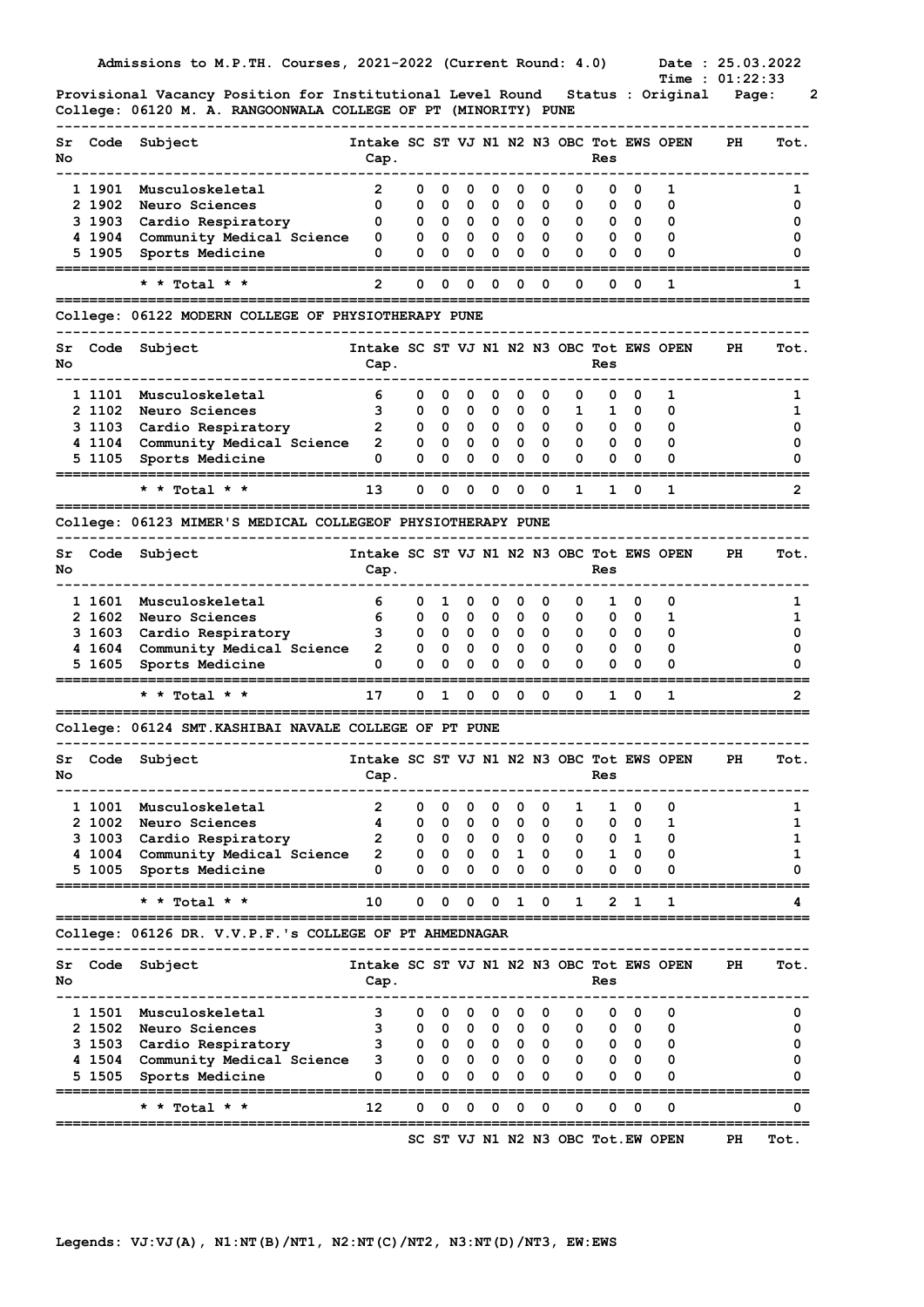|          |                  | Admissions to M.P.TH. Courses, 2021-2022 (Current Round: 4.0)<br>Provisional Vacancy Position for Institutional Level Round |                                                   |              |        |                              |                         |                                             |        |        |                   |                          | Date: 25.03.2022<br><b>Time : 01:22:33</b><br>Status : Original | Page: | з      |
|----------|------------------|-----------------------------------------------------------------------------------------------------------------------------|---------------------------------------------------|--------------|--------|------------------------------|-------------------------|---------------------------------------------|--------|--------|-------------------|--------------------------|-----------------------------------------------------------------|-------|--------|
|          |                  | College: 06127 DR. ULHAS PATIL COLLEGE OF PT JALGAON                                                                        |                                                   |              |        |                              |                         |                                             |        |        |                   |                          |                                                                 |       |        |
| Sr<br>No | Code             | Subject                                                                                                                     | Intake SC ST VJ N1 N2 N3 OBC Tot EWS OPEN<br>Cap. |              |        |                              |                         |                                             |        |        | Res               |                          |                                                                 | PH    | Tot.   |
|          | 1 1701           | Musculoskeletal                                                                                                             | 2                                                 | 0            | 0      | 0                            | 0                       | 0                                           | 0      | 0      | 0                 | 0                        | 0                                                               |       | 0      |
|          | 2 1702           | Neuro Sciences                                                                                                              | 2                                                 | 0            | 0      | 0                            | 0                       | 0                                           | 0      | 0      | 0                 | 0                        | 0                                                               |       | 0      |
|          | 3 1703<br>41704  | Cardio Respiratory<br>Community Medical Science                                                                             | 0<br>0                                            | 0<br>0       | 0<br>0 | $\overline{\mathbf{0}}$<br>0 | $\mathbf{0}$<br>0       | 0<br>0                                      | 0<br>0 | 0<br>0 | 0<br>0            | 0<br>0                   | 0<br>0                                                          |       | 0<br>0 |
|          | 5 1705           | Sports Medicine                                                                                                             | 0                                                 | 0            | 0      | 0                            | 0                       | 0                                           | 0      | 0      | 0                 | 0                        | 0                                                               |       | O      |
|          |                  | * * Total * *                                                                                                               | 4                                                 | 0            | 0      | 0                            | 0                       | 0                                           | 0      | 0      | 0                 | 0                        | 0                                                               |       | 0      |
|          |                  | College: 06128 BRIJLAL JINDAL COLLEGE OF PHYSIOTHERAPY PUNE                                                                 |                                                   |              |        |                              |                         |                                             |        |        |                   |                          |                                                                 |       |        |
| Sr<br>No | Code             | Subject                                                                                                                     | Intake SC ST VJ N1 N2 N3 OBC Tot EWS OPEN<br>Cap. |              |        |                              |                         |                                             |        |        | Res               |                          |                                                                 | PH.   | Tot.   |
|          | 1 0801           | Musculoskeletal                                                                                                             | 2                                                 | 0            | 0      | 0                            | 0                       | 0                                           | 0      | 0      | 0                 | 0                        | 0                                                               |       | 0      |
|          | 2 0802           | Neuro Sciences                                                                                                              | 6                                                 | 0            | 0      | 0                            | 0                       | 0                                           | 0      | 0      | 0                 | 0                        | 0                                                               |       | 0      |
|          | 3 0803           | Cardio Respiratory                                                                                                          | 6                                                 | 0            | 0      | $\mathbf{0}$                 | $\overline{\mathbf{0}}$ | 0                                           | 0      | 0      | 0                 | $\mathbf 0$              | 0                                                               |       | 0      |
|          | 40804<br>5 0805  | Community Medical Science<br>Sports Medicine                                                                                | 3<br>0                                            | 0<br>0       | 0<br>0 | 0<br>0                       | 0<br>0                  | 0<br>0                                      | 0<br>0 | 0<br>0 | 0<br>0            | 0<br>0                   | 0<br>0                                                          |       | 0<br>o |
|          |                  | * * Total * *                                                                                                               | 17                                                | 0            | 0      | 0                            | 0                       | 0                                           | 0      | 0      | 0                 | 0                        | 0                                                               |       | 0      |
|          |                  | College: 06129 CHAITANYA COLLEGE OF PHYSIOTHERAPY PUNE                                                                      |                                                   |              |        |                              |                         |                                             |        |        |                   |                          |                                                                 |       |        |
|          |                  |                                                                                                                             | Intake SC ST VJ N1 N2 N3 OBC Tot EWS OPEN         |              |        |                              |                         |                                             |        |        |                   |                          |                                                                 | PH    |        |
| Sr<br>No | Code             | Subject                                                                                                                     | Cap.                                              |              |        |                              |                         |                                             |        |        | Res               |                          |                                                                 |       | Tot.   |
|          | 1 1201           | Musculoskeletal                                                                                                             | 4                                                 | 0            | 0      | 0                            | $\mathbf 0$             | 0                                           | 0      | 0      | 0                 | 0                        | 1                                                               |       | 1      |
|          | 2 1202           | Neuro Sciences                                                                                                              | 4                                                 | 0            | 0      | 0                            | 0                       | 0                                           | 0      | 0      | 0                 | 0                        | 0                                                               |       | 0      |
|          | 3 1203<br>4 1204 | Cardio Respiratory<br>Community Medical Science                                                                             | з<br>3                                            | 0<br>0       | 0<br>0 | 0<br>0                       | 0<br>0                  | 0<br>0                                      | 0<br>0 | 0<br>0 | 0<br>0            | 0<br>0                   | 0<br>0                                                          |       | 0<br>0 |
|          | 5 1205           | Sports Medicine                                                                                                             | 0                                                 | 0            | 0      | 0                            | 0                       | 0                                           | 0      | 0      | 0                 | 0                        | 0                                                               |       |        |
|          |                  | :=======================<br>* * Total * *                                                                                   | 14                                                | 0            | 0      | 0                            | 0                       | 0                                           | 0      | 0      | 0                 | 0                        | 1                                                               |       | 1      |
|          |                  | College: 06133 DPO'S NETT COLLEGE OF PHYSIOTHERAPY THANE                                                                    |                                                   |              |        |                              |                         |                                             |        |        |                   |                          |                                                                 |       |        |
| Sr<br>No | Code             | Subject                                                                                                                     | Intake SC ST VJ N1 N2 N3 OBC Tot EWS OPEN<br>Cap. |              |        |                              |                         |                                             |        |        | Res               |                          |                                                                 | PН    | Tot.   |
|          | 1 2101           | Musculoskeletal                                                                                                             | 6                                                 | 0            | 0      | 0                            |                         | $0\quad 0$                                  | 0      | 0      | 0                 | 0                        | 0                                                               |       | 0      |
|          | 2 2102           | Neuro Sciences                                                                                                              | 0                                                 | $\mathbf{0}$ | 0      |                              |                         | $0\quad 0\quad 0\quad 0$                    |        | 0      | 0                 | $\overline{\phantom{0}}$ | 0                                                               |       | 0      |
|          | 3 2103           | Cardio Respiratory                                                                                                          | 3                                                 |              |        |                              |                         | 1 0 0 0 0 0                                 |        |        | $\mathbf{0}$      | 1 0                      | 0                                                               |       | 1      |
|          | 4 2104<br>5 2105 | Community Medical Science<br>Sports Medicine                                                                                | 0<br>0                                            | $\mathbf{0}$ |        | $0\quad 0$                   | $\mathbf{0}$            | $0\quad 0\quad 0\quad 0\quad 0\quad 0$<br>0 | 0      | 0      | $\mathbf{0}$      | $0\quad 0$<br>$0\quad 0$ | 0<br>0                                                          |       | 0<br>0 |
|          |                  | * * Total * *                                                                                                               | 9                                                 | 1            | 0      | 0                            | 0                       | 0                                           | 0      | 0      | 1                 | 0                        | 0                                                               |       | 1      |
|          |                  | College: 06210 VSPM's COLLEGE OF PHYSIOTHERAPY NAGPUR                                                                       |                                                   |              |        |                              |                         |                                             |        |        |                   |                          |                                                                 |       |        |
| Sr       |                  | Code Subject                                                                                                                | Intake SC ST VJ N1 N2 N3 OBC Tot EWS OPEN         |              |        |                              |                         |                                             |        |        |                   |                          |                                                                 | PH    | Tot.   |
| No       |                  |                                                                                                                             | Cap.                                              |              |        |                              |                         |                                             |        |        | Res               |                          |                                                                 |       |        |
|          | 1 1401           | Musculoskeletal                                                                                                             | 6                                                 | 0            | 0      | 0                            | $\overline{\mathbf{0}}$ | 0                                           | 0      | 0      | 0                 | 0                        | 0                                                               |       | 0      |
|          | 2 1402           | Neuro Sciences                                                                                                              | 9                                                 | 0            | 0      |                              |                         | $0\quad 0\quad 0\quad$                      | 0      | 0      |                   | $0\quad 0$               | 2                                                               |       | 2      |
|          | 3 1403           | Cardio Respiratory                                                                                                          | 4                                                 |              |        |                              |                         | $0\quad 0\quad 0\quad 0\quad 0\quad 0$      |        | 0      |                   | $0\quad 0$               | 0                                                               |       | 0      |
|          | 41404<br>5 1405  | Community Medical Science<br>Sports Medicine                                                                                | 2<br>0                                            | 0            | 0      | 0                            | $\mathbf 0$             | $0\quad 0\quad 0\quad 0\quad 0\quad 0$<br>0 | 0<br>0 | 0      | $\mathbf{0}$<br>0 | $0\quad 0$<br>0          | 0<br>0                                                          |       | 0<br>0 |
|          |                  | * * Total * *                                                                                                               | 21                                                | 0            | 0      | 0                            | 0                       | 0                                           | 0      | 0      | 0                 | 0                        | 2                                                               |       | 2      |
|          |                  |                                                                                                                             |                                                   |              |        |                              |                         |                                             |        |        |                   |                          |                                                                 |       |        |